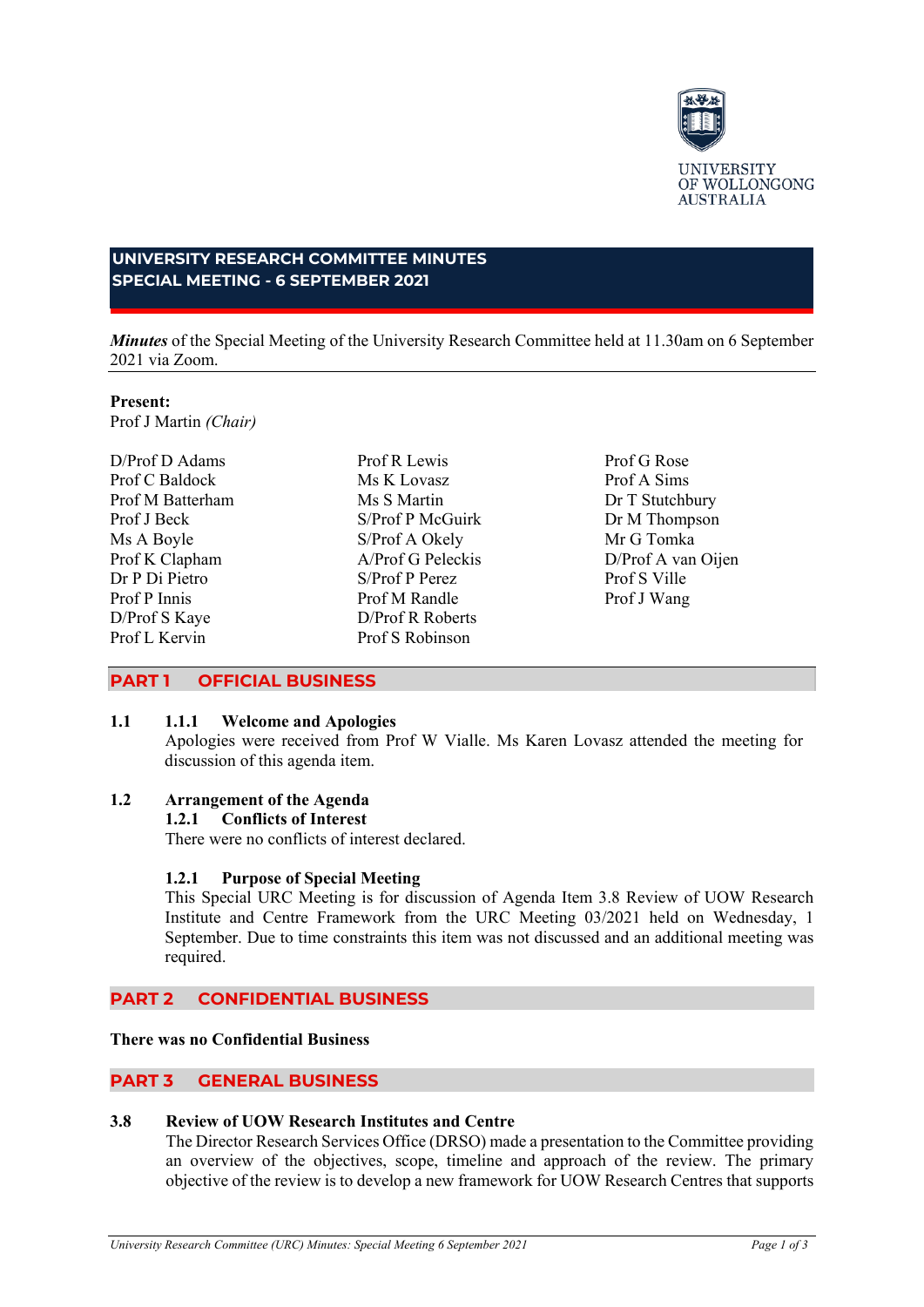international research excellence, a positive research culture, and growth in high impact (including translational) research.

The DVCR(R&I) reminded the Committee that the documents have already been provided to Executive Deans, the Vice-Chancellor and key researchers for feedback, and also confirmed that external representatives will be included in the review. Executive Deans have been asked to make recommendations about external review panel members, these will be chosen based on availability and discipline diversity.

A committee member questioned whether the draft Terms of Reference for the review should be more specific when describing the make-up of the working group and panels. The DVC(R&I) advised the internal make-up of the panels would likely be Executive Deans, Associate Deans Research and Associate Deans Equity, Diversity & Inclusion, however this will be looked at as part of this feedback process. Committee members suggested that it would be appropriate to also include those that have experience in leading large centres, entities, facilities and institutes. The DVC(R&I) noted a further suggestion that the review also include looking at the terminology around research institutes, and how these are defined at different levels in other universities.

The  $DVC(R&I)$  confirmed that members of the panel would be required to put in significant time towards the review. While unable to provide an exact time commitment, there will be at least 2 working group meetings, significant reading and lots of information gathering between now and the end of Phase 1.

The DRSO advised that the information gathering process will include a Qualtrics Survey for internal UOW stakeholders and a workshop with current Institute and Centre Directors. The Survey will include all UOW staff and can be made available to HDR Students.

A committee member noted that, from the spreadsheet included in the agenda papers, most of the current institutes and centres are in STEM disciplines, however, HASS disciplines are fundamentally different to STEM. It may be useful in this review to treat HASS differently to STEM, given they have different expectations, require different levels of funding and have different outputs. The DVC(R&I) confirmed that this has been taken onto account and that the panels will certainly comprise those with research expertise in HASS. This will also be taken into account in the benchmarking process.

A committee member acknowledged that while the review will look at the current situation, a question was also raised about the potential in the future and how that will be handled in the review. The DVC(R&I) reiterated that nothing will change in 2022, but the review will be, through the consultation process, looking to discipline leaders to highlight areas of future emerging opportunities – national, international and regional opportunities.

The committee discussed the future of small groups of researchers, who may not align with large research centres, and how they will be supported. The DVC(R&I) advised that these are the sort of points that should be raised as part of the submission process, and encouraged committee members to provide submissions and include any ideas they may have. It was further noted that this review is about central support and the faculties will also still be able to provide support if they wish. The committee did suggest however, that faculties will be unable to provide research support funds if the Research Block Grant funding is held centrally.

The committee discussed how to leverage research and teaching, and whether this should be included as part of the Terms of Reference. The DVC(R&I) advised that this should be included as part of the consultation process.